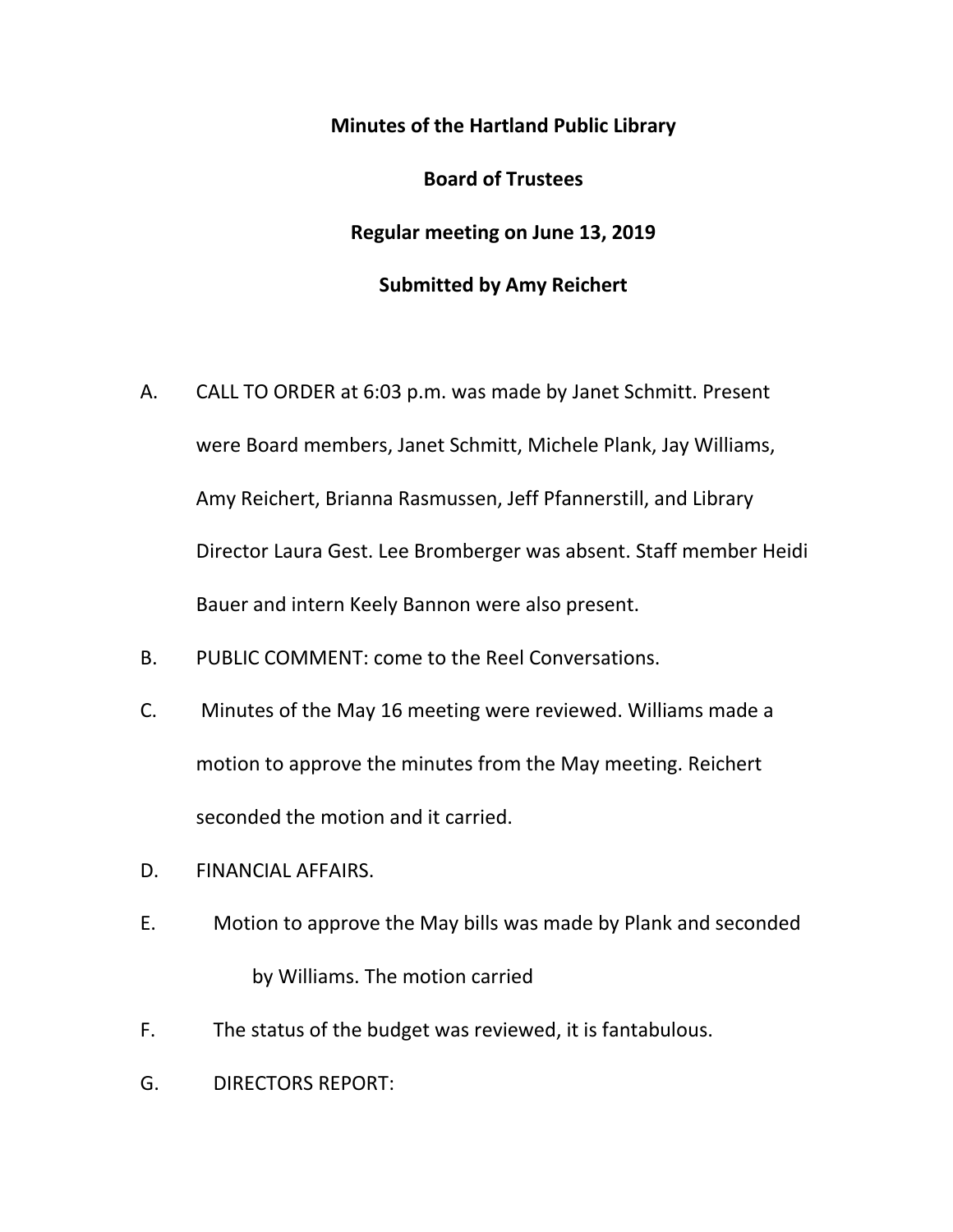1. Party in the Park was fantastic. Plank stopped by. 900+ attended. 100 more kids signed up for Summer Reading Program.

2. New Promethean panel from Hartland Lakeside School District. Used many times already. Plaque ordered.

3. Intern Keely has one more week. Doing great.

4. Submitted grant proposal to Heart of Canal Street from Potowotomi Casino. Plans are to get the money, then decide what to do with it.

5. Fox Brothers Piggly Wiggly will be supporting our Summer Reading Program. The Friends Group will be the Official Charity.

6. The village will start using ArchiveSocial to archive all their social media accounts. The library will stop using their Twitter account.

7. Hartland-Lakeside reached out and Peter saw every kid between 5k and  $5<sup>th</sup>$  grade and signed up a lot of kids for the SRP. Visited St. Charles as well and shared a video with all library staff members about the dangers of the summer slide with reading.

8. Peter and Emily will be doing a local scavenger hunt in Hartland. Starting at the fire department and handing out cookies.

9. Ryan went to Swallow and did a wonderful presentation on the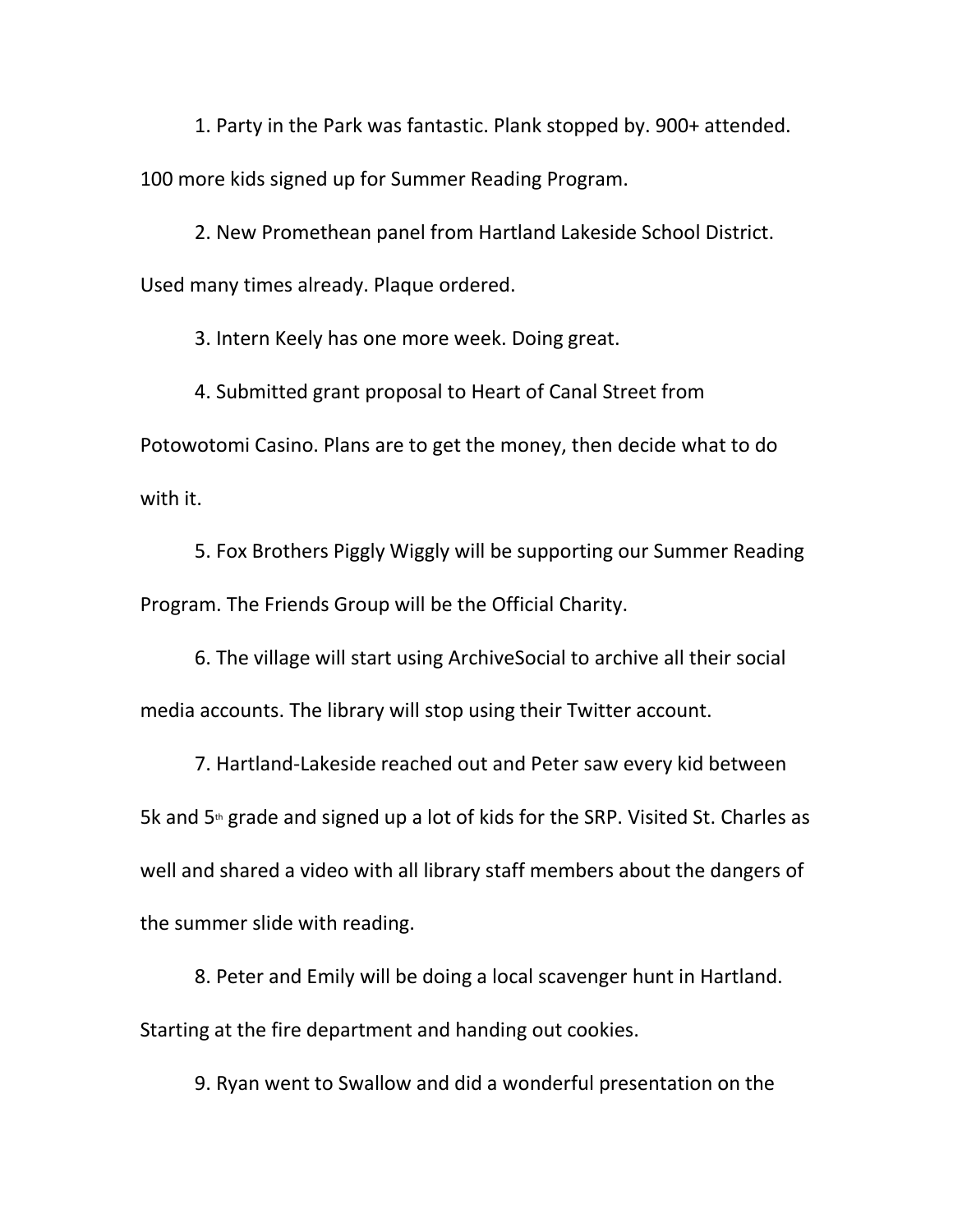history of Hartland and did a walking tour of the village.

10. Hartland Night out is August 8, 2019, 5:30-8. Coordinating with the police department. Ice Cream Social and they will bring over their cool things and we will have books. Fire Department will probably come, too.

11. Zoo pass is out and a hit. Woohoo.

12. Ryan and Laura went to Madison for an EnvisionWare presentation. RFID would allow for faster self checkout and more security. Overall efficiency.

13. Last year for our corporate reserve payment. We will need, at most, 25 computers next year. Discussion was had about the best way to purchase and how many we will need.

14. Statistics are looking great. There are direct correlations between increased circulation and programming. So woohoo for more programming!

## F. OLD BUSINESS:

1. Purchasing Policy. Williams moved that we approved. Plank seconded. It passed.

G. NEW BUSINESS: